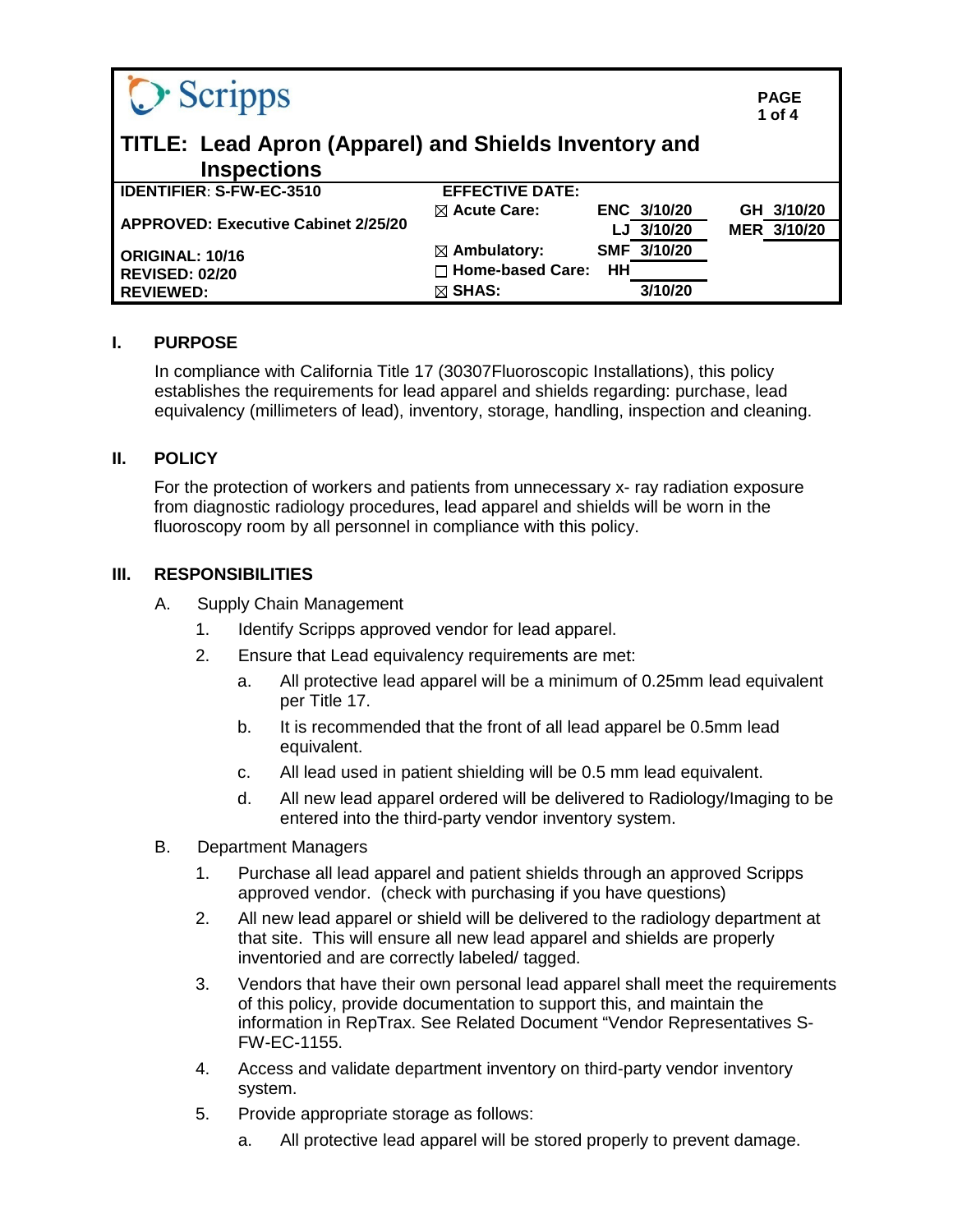# : **TITLE: Lead Apron (Apparel) and Shields Inventory and Inspections Identifier: S-FW-EC-3510 Date:02/20 Page: 2 of 4**

- b. Always hang lead aprons by the shoulders or on an approved apron hanger.
- c. Lead gonad / patient shields are stored flat.
- d. Lead protective devices are never to be folded or draped across equipment tables or chairs.
- C. End User staff:
	- 1. Personnel who are required to wear lead apparel or use shields for patients will visually inspect these protective devices prior to each use for obvious signs of damage such as tears or sagging of lead. Note: color-coded visual indicator or tag is placed on the piece of lead apparel or shield to indicate that the item was inventoried and checked for damage.
	- 2. Cleaning of lead protective devices: Lead apparel and shield shall be cleaned when visibly soiled with a cleaner approved by the lead vendor instructions for use and by Infection Prevention.
	- 3. Store lead apparel as required.
- D. Radiology Department:
	- 1. All lead protective devices will be inventoried annually.
	- 2. All new lead apparel or shield will be delivered to the Radiology Department at that site and assigned to the proper owner by the administrator for the site. This will ensure all new lead apparel and shields are properly inventoried and are correctly labeled/ tagged.
	- 3. All lead apparel and shields must be inventoried and tagged/labeled prior to use.
	- 4. Inventory is performed using third party inventory system, which uses a tag reader and a tag is placed on the front of the piece of lead apparel or shield to provide a visual indicator that the item was inventoried and checked for damage.
	- 5. Lead apparel or shield may need to be retrofitted with tags and color-coded visual indicator to current visual management system.
	- 6. Provide an annual inspection of protective lead apparel and shields:
		- a. First perform tactile and visual inspections. Inspect the protective lead apparel or shield for visible damage (wear and tear) and feel for sagging or deformities.
		- b. In cases of questionable condition, fluoroscopy or radiography should be used to check for holes and cracks.
		- c. During fluoroscopic inspections, use manual settings and low technique factors (e.g. 80 kVp). Do not use the automatic brightness control, as this will drive the tube current and high voltage up, resulting in unnecessary radiation exposure to personnel and wear on the tube.
		- d. Staff completing the inspection will document the date of inspection and note any signs of damage using the third-party inventory system or webbased application.
		- e. Lead protective apparel or shield found to have defects greater than 1 cm in an area to shield a critical organ (reproductive organs and thyroid) will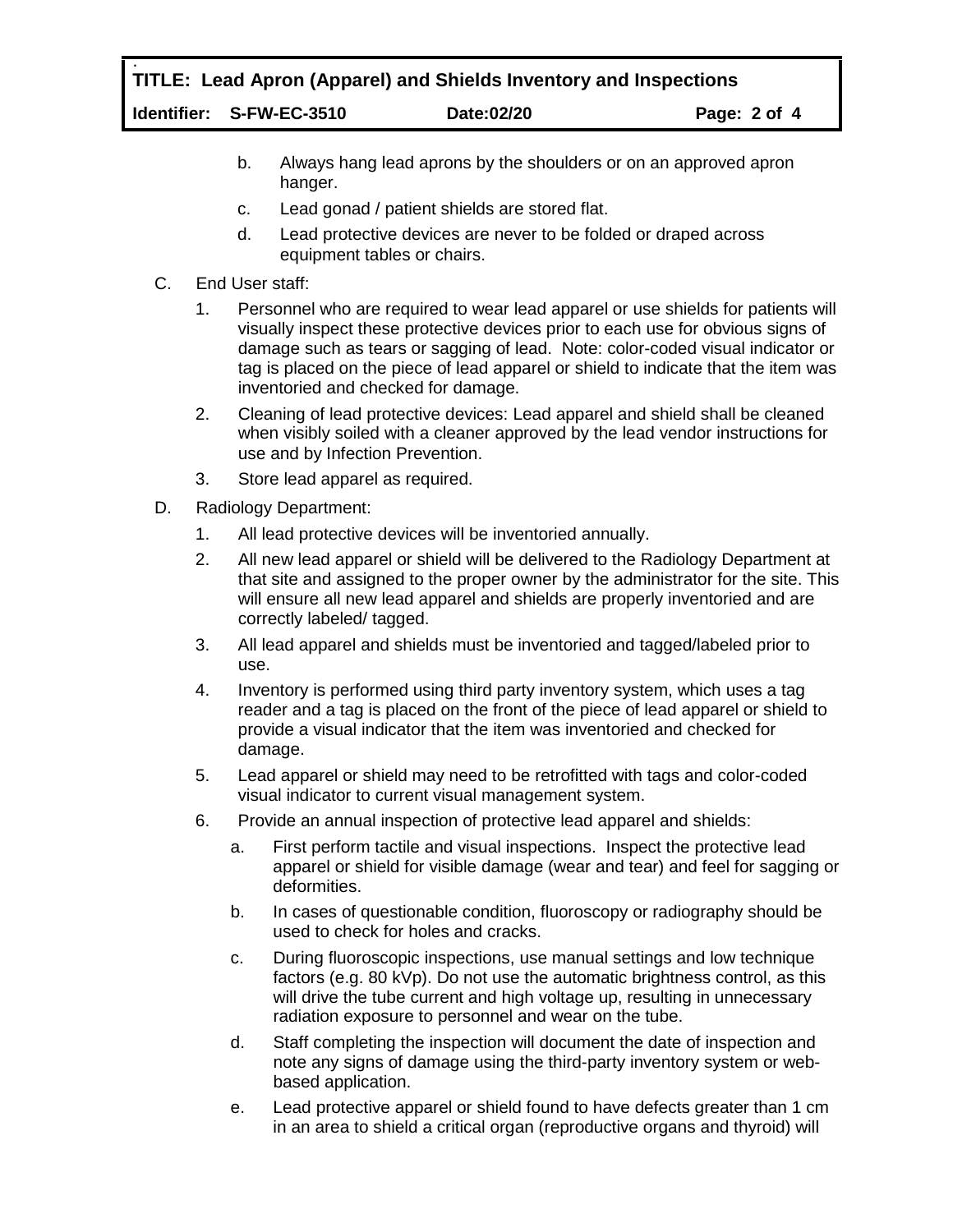: **TITLE: Lead Apron (Apparel) and Shields Inventory and Inspections**

**Identifier: S-FW-EC-3510 Date:02/20 Page: 3 of 4**

be removed from service. Lead protective apparel or shield found to have defects greater than 3 cm in any location will be removed from service.

- f. If unsure whether a piece of lead apparel or shield has cracks, holes or tears, it should be removed from service with the area identified with tape, then the apparel/shield reviewed by the Medical Physicist Department or designee.
- g. If the lead apparel or shield needs the Velcro straps repaired, the vendor will be contacted to schedule repairs.
- h. All lead protective devices removed from service shall be disposed of following hazard materials guidelines and should not be discarded in regular trash.

## **III. PERSONNEL**

- A. Department Management
- B. Radiology staff
- C. Supply Chain Management staff

## **V. REFERENCES**

- A. California Code of Regulations, Title 17
- B. Joint Commission Standards

# **IV. RELATED PRACTICE DOCUMENTS**

Vendor Representatives, Standards of Conduct and Management; S-FW-EC-1155

## **V. SUPERSEDED**

Lead Apron (Apparel) and Shields Inventory and Inspections; S-FW-EC-3510, 10/16